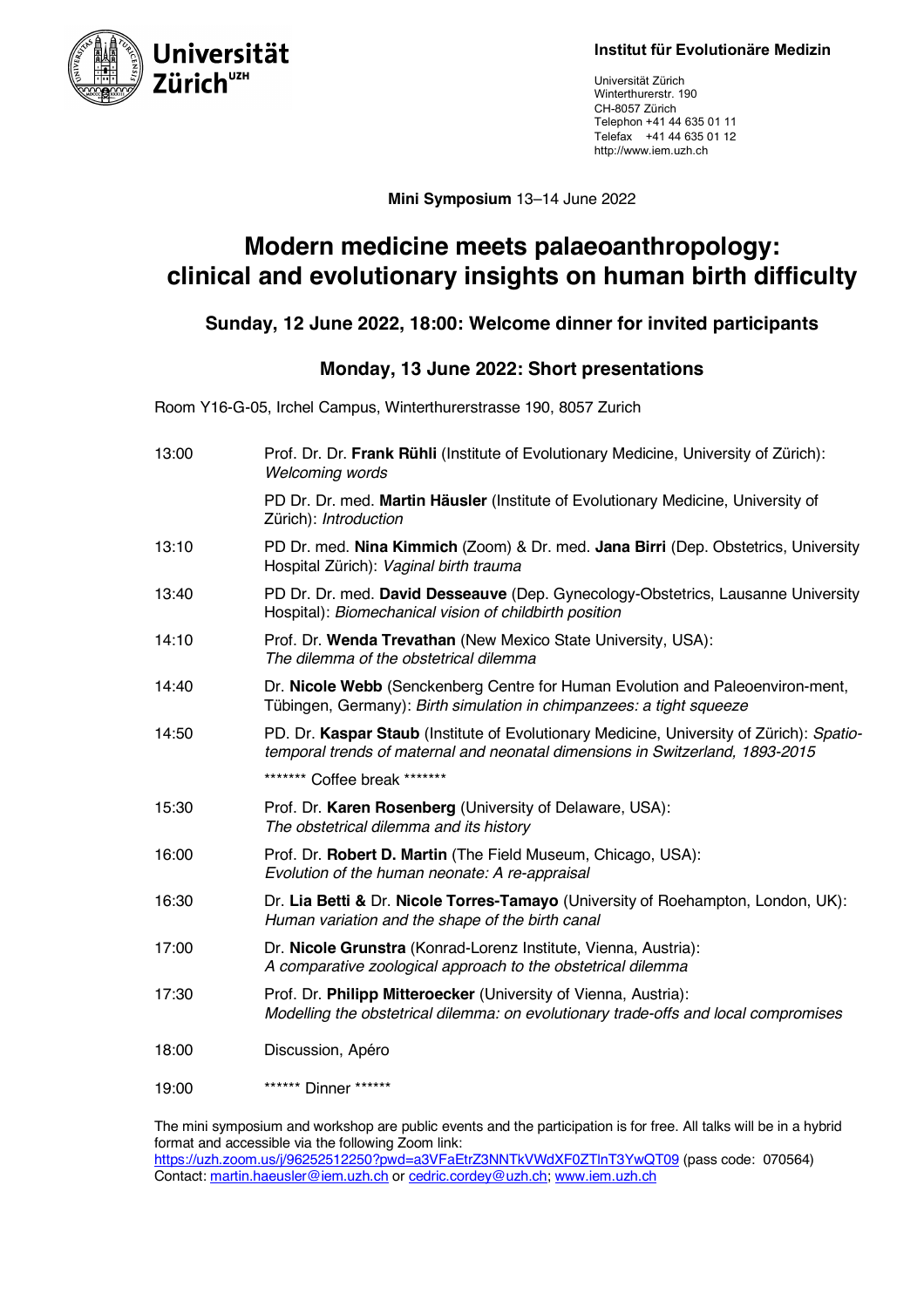



Universität Zürich Winterthurerstr. 190 CH-8057 Zürich Telephon +41 44 635 01 11 Telefax +41 44 635 01 12 http://www.iem.uzh.ch

#### **WORKSHOP**

# **Modern medicine meets palaeoanthropology: clinical and evolutionary insights on human birth difficulty**

**Tuesday, 14 June 2022. Room Y42-K-80**

| 9:00                   | <b>Introduction</b>                                                                                                                                                                     |
|------------------------|-----------------------------------------------------------------------------------------------------------------------------------------------------------------------------------------|
| $9:15 - 10:45$<br>9:15 | <b>Theme 1: Birth Positions and Pelvic Floor</b><br>PD Dr. med. Anke Reitter (Fetomaternale Medizin, Spital Zollikerberg, Zürich):<br>Impact of pregnancy and birth on pelvic diameters |
| <b>Discussion</b>      | all                                                                                                                                                                                     |
|                        | 11:00-12:30 Theme 2: Comparative Primatology                                                                                                                                            |
| 11:00                  | Dr. Barbara Fischer (University of Vienna, Austria):<br>Sex differences in the pelvis did not evolve de novo in modern humans                                                           |
| <b>Discussion</b>      | all                                                                                                                                                                                     |
| ****** Lunch ******    |                                                                                                                                                                                         |
|                        | 14:00–15:00 Theme 3: Human Evolution and Modern Human Variation                                                                                                                         |
| 14:00                  | Dr. Rebeka Rmoutilova (Charles University in Prague, Czech Republic):<br>The Regourdou Neanderthal pelvis                                                                               |
| <b>Discussion</b>      | all                                                                                                                                                                                     |
|                        | 15:30-16:30 Theme 4: The Energetics of Gestation and Growth                                                                                                                             |
| 15:30                  | Cédric Cordey (Institute of Evolutionary Medicine, University of Zürich):<br>Is there an energetic threshold during pregnancy?                                                          |
| <b>Discussion</b>      | all                                                                                                                                                                                     |
|                        | PD Dr. Dr. med. Martin Häusler (Institute of Evolutionary Medicine, University<br>of Zürich): Concluding remarks                                                                        |

\*\*\*\*\*\*\* Dinner \*\*\*\*\*\*\*

All talks at the beginning of each theme will be in a hybrid format and accessible via the following Zoom link: https://uzh.zoom.us/j/96252512250?pwd=a3VFaEtrZ3NNTkVWdXF0ZTlnT3YwQT09 (pass code: 070564) Contact: martin.haeusler@iem.uzh.ch or cedric.cordey@uzh.ch; www.iem.uzh.ch